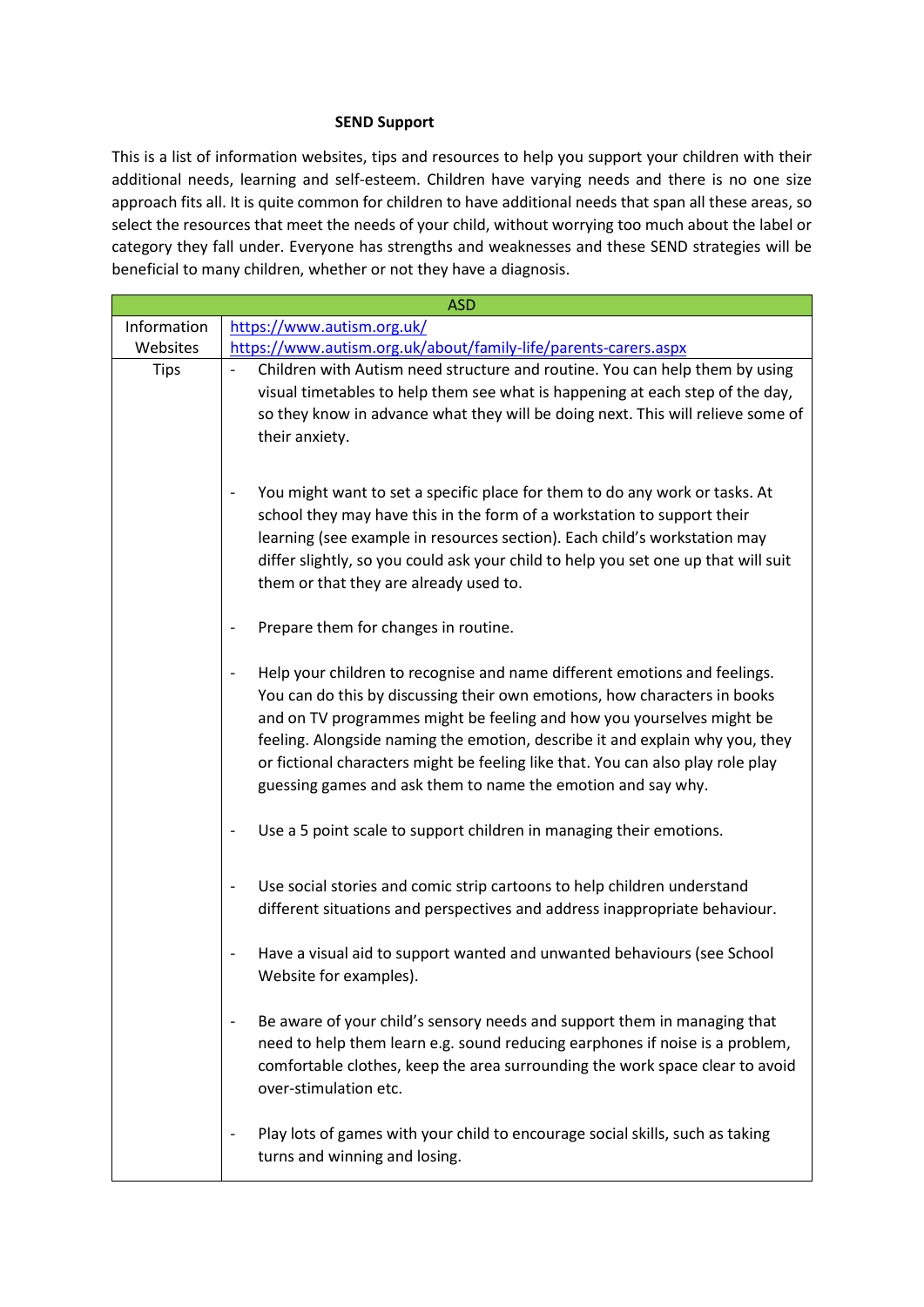| Resources   | Visual timetable (see school website)                                                                     |
|-------------|-----------------------------------------------------------------------------------------------------------|
|             | Social stories and comic strip cartoons:                                                                  |
|             | https://www.autism.org.uk/about/strategies/social-stories-comic-strips.aspx                               |
|             | 5 point scale: https://www.5pointscale.com/                                                               |
|             | Social skills games: https://www.twinkl.co.uk/resources/specialeducationalneeds-                          |
|             | sen/specialeducationalneeds-sen-social-emotional-and-mental-health-                                       |
|             | difficulties/sen-friendship-and-social-skills                                                             |
|             |                                                                                                           |
|             | http://autismteachingstrategies.com/free-social-skills-downloads-2/                                       |
|             | Example of how a workstation works:                                                                       |
|             | https://www.google.com/search?q=asd+workstation&rlz=1C1GCEA_enGB768GB7                                    |
|             | 68&oq=ASD+workstation&aqs=chrome.0.0l2j69i59j0l2.3665j0j8&sourceid=chrom                                  |
|             | e&ie=UTF-8#kpvalbx= px4XpK-ONCQ8gKs24egBA49                                                               |
|             |                                                                                                           |
|             | <b>ADHD</b>                                                                                               |
| Information | https://www.adhdfoundation.org.uk/information/parents/                                                    |
| Websites    | General Info on ADHD - http://www.adders.org/info170.htm                                                  |
|             | Self esteem - http://www.adders.org/info79.htm                                                            |
|             | Managing ADHD - http://www.adders.org/info58.htm                                                          |
| <b>Tips</b> | Offer routines and structure<br>$\frac{1}{2}$                                                             |
|             | Create a quiet space for them to learn with no distractions.                                              |
|             | Give them something to fiddle with whilst you are talking to them or you want                             |
|             |                                                                                                           |
|             | them to focus. It can also be helpful to let them move around whilst they                                 |
|             | listen.                                                                                                   |
|             | Ask them to do one task at a time                                                                         |
|             | Provide checklists or visual timetables to support organisation.                                          |
|             | Use timers to help with time management and build in frequent movement                                    |
|             | breaks.                                                                                                   |
|             | Suggest rather than criticise (children with ADHD often have low self-esteem)<br>$\overline{\phantom{a}}$ |
|             | Provide lots of opportunities for exercise and movement.                                                  |
|             | Set up a reward scheme to encourage them and support them with their                                      |
|             | behaviour.                                                                                                |
|             | Build on success and help children to pursue more of what they enjoy.                                     |
|             | Put clear boundaries in place.                                                                            |
|             |                                                                                                           |
| Resources   | https://www.thebodycoach.com/blog/pe-with-joe-1254.html                                                   |
|             | Play games on consoles such as just dance, Wii Sports etc. to get your kids moving                        |
|             | <b>Dyslexia</b>                                                                                           |
| Information | https://www.bdadyslexia.org.uk/advice/children/how-can-i-support-my-child                                 |
| Websites    |                                                                                                           |
|             | https://www.understood.org/en/school-learning/learning-at-home/homework-                                  |
|             | study-skills/8-working-memory-boosters                                                                    |
| <b>Tips</b> | - It is important to encourage children to recognise and pursue the areas in which                        |
|             | they excel (do more of what they enjoy) and support them with the areas they                              |
|             | find difficult.                                                                                           |
|             |                                                                                                           |
|             | -Allow children to use a word processer to complete some written tasks. This                              |
|             | highlights spelling errors and offers alternatives. If they can't type, encourage                         |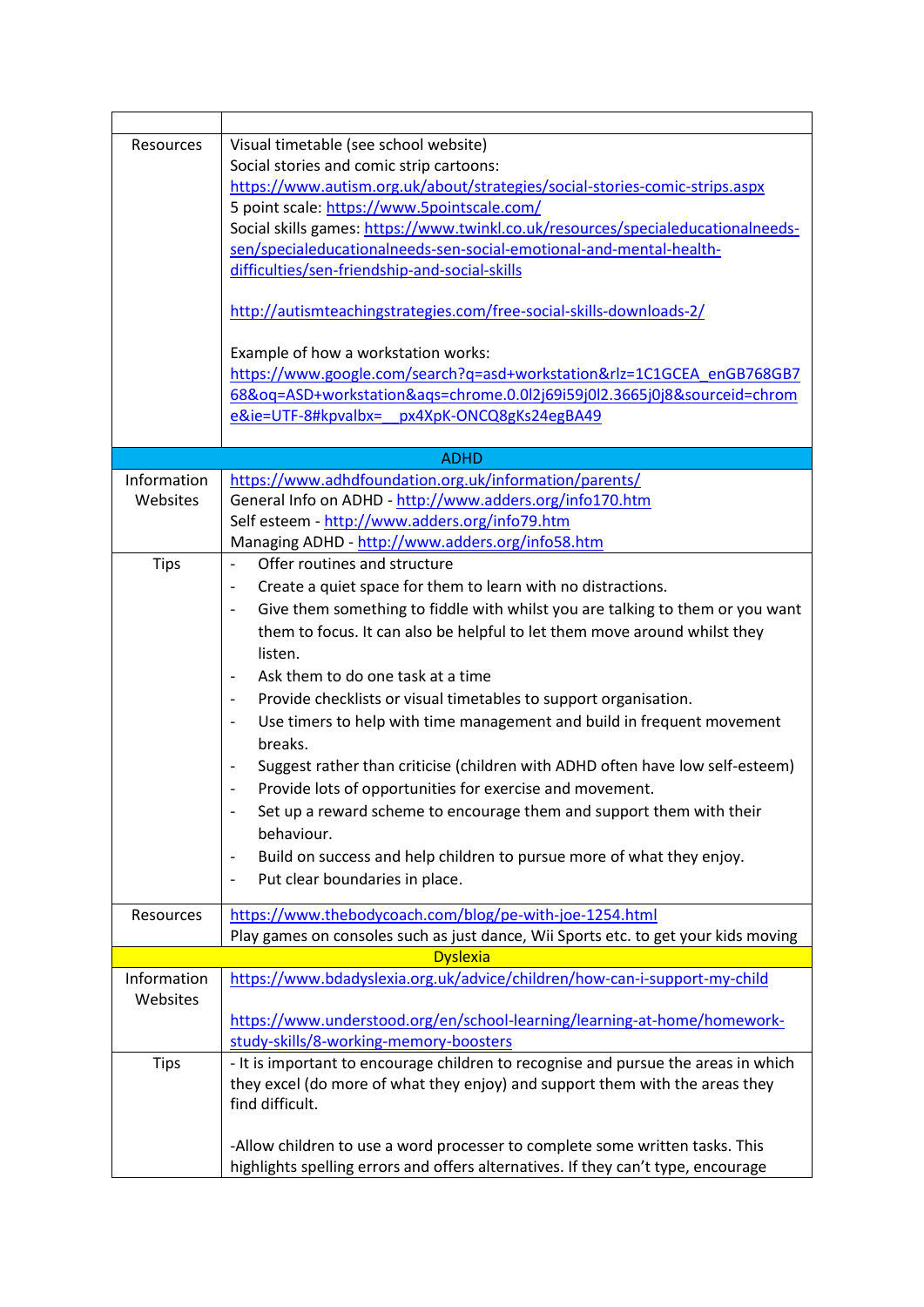|             | them to learn, so that they are able to use a Word Processer with more speed and<br>fluency.                                                                                                                                                                                                                                                                                  |
|-------------|-------------------------------------------------------------------------------------------------------------------------------------------------------------------------------------------------------------------------------------------------------------------------------------------------------------------------------------------------------------------------------|
|             | -Play games to support memory and retention e.g. pairs, Go Fish etc. (see<br>resource links for more ideas)                                                                                                                                                                                                                                                                   |
|             | -Enable children to access age related audiobooks to develop a love of reading.<br>Encourage (don't force or push) them to share what's happening in the story and<br>share their excitement, wondering aloud what will happen next. This will also<br>develop their vocabulary and comprehension, without them even realising that<br>they are learning.                     |
|             | -Don't make reading a fight. Encourage chn to read one page and you read the<br>next page. Read some books to them for pleasure and invite them to read a<br>section if they want to (don't push if they don't want to). By developing a love of<br>books and stories children will naturally want to learn how to read, so make the<br>experience as pleasurable as you can. |
| Resources   | Dancemat Typing - free beginners typing course for children.                                                                                                                                                                                                                                                                                                                  |
|             | https://www.bbc.co.uk/bitesize/topics/zf2f9j6/articles/z3c6tfr                                                                                                                                                                                                                                                                                                                |
|             | Free Phonics games - https://www.phonicsplay.co.uk/                                                                                                                                                                                                                                                                                                                           |
|             | https://www.weareteachers.com/working-memory/                                                                                                                                                                                                                                                                                                                                 |
|             | https://www.understood.org/en/school-learning/learning-at-home/homework-                                                                                                                                                                                                                                                                                                      |
|             | study-skills/8-working-memory-boosters                                                                                                                                                                                                                                                                                                                                        |
|             |                                                                                                                                                                                                                                                                                                                                                                               |
|             | Free audio stories https://stories.audible.com/start-listen                                                                                                                                                                                                                                                                                                                   |
|             | <b>Motor Coordination Disorder/Dyspraxia</b>                                                                                                                                                                                                                                                                                                                                  |
| Information | https://dyspraxiafoundation.org.uk/                                                                                                                                                                                                                                                                                                                                           |
| Websites    | http://www.movementmattersuk.org/                                                                                                                                                                                                                                                                                                                                             |
| <b>Tips</b> | Allow children to use a word processer to complete some written tasks. If they<br>can't type, encourage them to learn, so that they are able to use a Word<br>Processer with more speed and fluency.                                                                                                                                                                          |
|             | Offer routines and structure                                                                                                                                                                                                                                                                                                                                                  |
|             | Create a quiet space for them to learn with no distractions.                                                                                                                                                                                                                                                                                                                  |
|             | Give them something to fiddle with whilst you are talking to them or you want                                                                                                                                                                                                                                                                                                 |
|             | them to focus. It can also be helpful to let them move around whilst they<br>listen.                                                                                                                                                                                                                                                                                          |
|             | Ask them to do one task at a time                                                                                                                                                                                                                                                                                                                                             |
|             | Provide checklists or visual timetables to support organisation.                                                                                                                                                                                                                                                                                                              |
|             | Use timers to help with time management and build in frequent movement<br>breaks.                                                                                                                                                                                                                                                                                             |
|             | Play lots of games with your child to encourage social skills, such as taking<br>turns and winning and losing.                                                                                                                                                                                                                                                                |
|             | Help your children develop their fine and gross motor skills and core stability<br>(see resource below)                                                                                                                                                                                                                                                                       |
|             |                                                                                                                                                                                                                                                                                                                                                                               |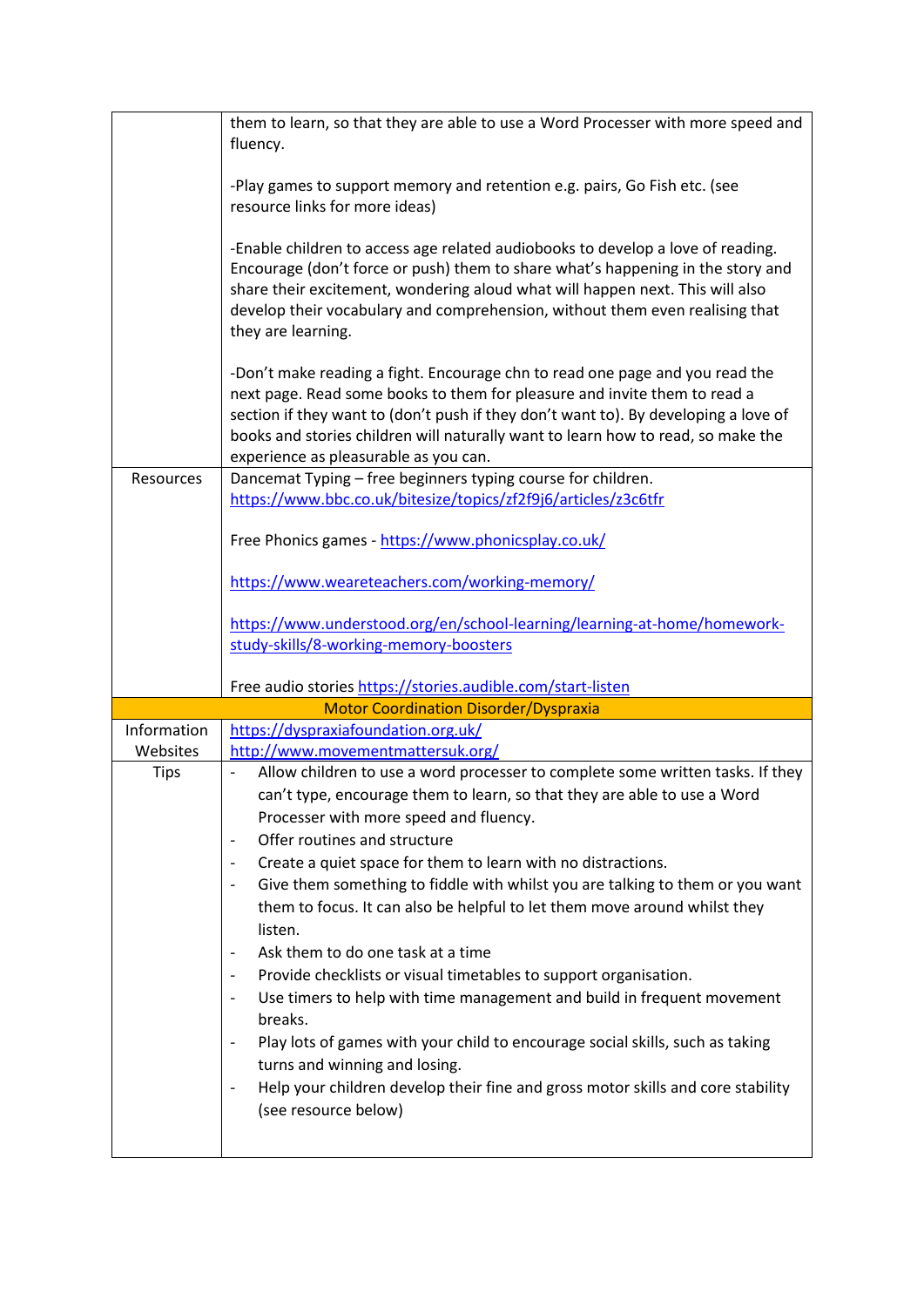|             | https://dyspraxiafoundation.org.uk/wp-<br>content/uploads/2013/10/classroomguidelines.pdf                                                          |
|-------------|----------------------------------------------------------------------------------------------------------------------------------------------------|
|             |                                                                                                                                                    |
| Resources   | Dancemat Typing - free beginners typing course for children.<br>https://www.bbc.co.uk/bitesize/topics/zf2f9j6/articles/z3c6tfr                     |
|             | Motor skills development:                                                                                                                          |
|             | https://www.lincolnshirecommunityhealthservices.nhs.uk/application/files/2915/                                                                     |
|             | 2285/5110/1st Move.pdf                                                                                                                             |
|             | Visual timetable (see school website)                                                                                                              |
|             | Social stories and comic strip cartoons:                                                                                                           |
|             | https://www.autism.org.uk/about/strategies/social-stories-comic-strips.aspx                                                                        |
|             | 5 point scale: https://www.5pointscale.com/                                                                                                        |
|             | Social skills games: https://www.twinkl.co.uk/resources/specialeducationalneeds-                                                                   |
|             | sen/specialeducationalneeds-sen-social-emotional-and-mental-health-                                                                                |
|             | difficulties/sen-friendship-and-social-skills                                                                                                      |
|             | <b>Dyscalculia</b>                                                                                                                                 |
| Information | https://www.sess.ie/categories/specific-learning-disabilities/dyscalculia/tips-                                                                    |
| Websites    | learning-and-teaching                                                                                                                              |
|             | https://www.bdadyslexia.org.uk/dyslexia/neurodiversity-and-co-occurring-                                                                           |
|             | differences/dyscalculia-and-maths-difficulties                                                                                                     |
| <b>Tips</b> | Concentrate on one problem at a time.                                                                                                              |
|             | Use lots of visuals and physical resources that the children can move around.                                                                      |
|             | Include children in supporting you with everyday maths problems e.g.<br>$\overline{\phantom{a}}$                                                   |
|             | cooking, measuring, money etc.                                                                                                                     |
|             |                                                                                                                                                    |
|             | https://blog.brainbalancecenters.com/2016/02/5-strategies-for-managing-                                                                            |
|             | dyscalculia                                                                                                                                        |
|             | https://www.understood.org/en/school-learning/partnering-with-childs-<br>school/instructional-strategies/at-a-glance-classroom-accommodations-for- |
|             | dyscalculia                                                                                                                                        |
| Resources   | https://whiterosemaths.com/homelearning/                                                                                                           |
|             | https://www.10ticks.co.uk/                                                                                                                         |
|             | <b>Speech and Language</b>                                                                                                                         |
| Information | https://www.tamesidehospital.nhs.uk/our-services/community-services/speech-                                                                        |
| Websites    | and-therapy.htm                                                                                                                                    |
|             | https://www.thecommunicationtrust.org.uk/                                                                                                          |
| <b>Tips</b> | <b>Speech sounds</b>                                                                                                                               |
|             | Model speech to the children by repeating words back to them correctly.                                                                            |
|             | Understanding:                                                                                                                                     |
|             | Give children time to process what you have asked and respond.                                                                                     |
|             | Use simple language and break instructions down into smaller steps.                                                                                |
|             | Encourage children to answer questions, such as who, what, where, when and                                                                         |
|             | why? When reading their books. Encourage them to tell you the story in their                                                                       |
|             | own words.                                                                                                                                         |
|             | <b>Expression</b>                                                                                                                                  |
|             | Talk about all your experiences in detail, teaching new vocabulary all the time.                                                                   |
|             | Discuss vocabulary in books, making sure the children understand the<br>$\overline{\phantom{a}}$                                                   |
|             | meaning of tricky words.                                                                                                                           |
|             |                                                                                                                                                    |